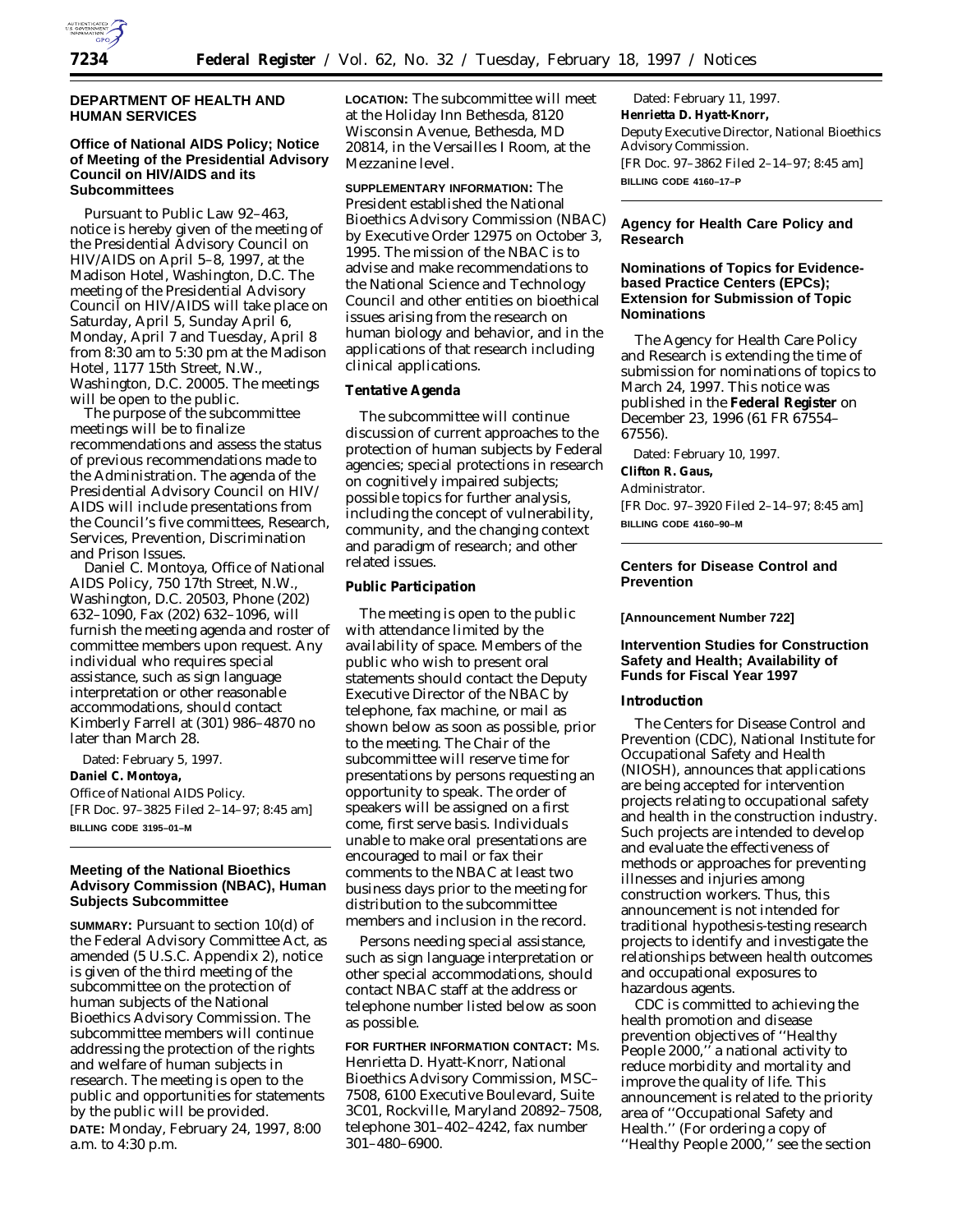# WHERE TO OBTAIN ADDITIONAL INFORMATION.)

#### **Authority**

This program is authorized under the Public Health Service Act, as amended, Section 301(a) (42 U.S.C. 241(a)) and the Occupational Safety and Health Act of 1970, Section 20(a) (29 U.S.C. 669(a)). The applicable program regulation is 42 CFR part 52.

#### **Eligible Applicants**

Eligible applicants include non-profit and for-profit organizations, universities, colleges, research institutions, and other public and private organizations, including State and local governments and small, minority and/or woman-owned businesses.

**Note:** An organization described in section 501(c)(4) of the Internal Revenue Code of 1986 which engages in lobbying activities shall not be eligible to receive Federal funds constituting an award, grant, contract, loan, or any other form.

#### **Smoke-Free Workplace**

CDC strongly encourages all grant recipients to provide a smoke-free workplace and promote the non-use of all tobacco products, and Public Law 103–227, the Pro-Children Act of 1994, prohibits smoking in certain facilities that receive Federal funds in which education, library, day care, health care, and early childhood development services are provided to children.

#### **Avalibility of Funds**

About \$500,000 is available in fiscal year (FY) 1997 to fund approximately 3 project grants. The amount of funding available may vary and is subject to change. Awards are anticipated to range from \$150,000 to \$200,000 in total costs (direct and indirect) per year. Awards are expected to begin on or about September 30, 1997. Awards will be made for a 12-month budget period within a project period not to exceed 3 years. Continuation awards within the project period will be made on the basis of satisfactory progress and availability of funds.

#### **Background**

The Bureau of Labor Statistics reported five million employees in the construction sector in 1994 (Undercounting in this sector may be significant because of self-employment). The construction industry is considered one of the most hazardous industries in the nation. For example, there were only 3.3 deaths per 100,000 construction workers in the Netherlands in 1992 compared to 14 deaths per 100,000

construction workers in the United States. More fatalities occur in the construction industry than in any other industry. The construction industry also experiences a higher incidence rate of nonfatal injuries and illnesses than workers in other industries. These injuries and illnesses can also contribute to project delays and lost productivity.

Some construction groups are able to achieve substantially lower injury rates than the national average, which may be the result of interventions that are not widely known. The lost-time injury rate of the National Constructors Association, which consists of several large construction contractors in the United States, was less than 1 per 100 full-time workers in 1993 compared to the national average in construction of 5.1 per 100 full-time workers in 1993. In addition, the average lost-time injury rate from 1988 to 1994 for Army Corps of Engineers construction projects was also less than 1 per 100 full-time workers. The average workers' compensation insurance premiums for all workplaces are 2.4% of payrolls. In contrast, workers' compensation insurance premiums in construction workplaces range upwards to over 100% of payrolls such as in very hazardous iron work at high elevations. All of these problems are influenced by the complexity of the construction work place: Multiemployer work sites, a mobile workforce (multiple employers each year), a continually changing work site for each worker in both location and the kind of work, episodic and potentially high exposures, and work in inclement weather.

For the purposes of this announcement, NIOSH has placed a priority on intervention and control technology research in the construction industry. NIOSH is encouraging intervention research to assess the effectiveness of policies, regulations, education and training, government and private outreach programs, and new technology in preventing disease and injury. Control technology research, a form of intervention research, seeks to prevent work-related diseases and injuries by designing, implementing, and evaluating measures to reduce occupational hazards at their source. In reviewing its National Program for Occupational Safety and Health in Construction, NIOSH has found that solutions to problems often exist (tools, technology, and best safety practices), but they are not adopted at the work place. Effective interventions can lead to reduced injury and death rates.

# **Purpose**

NIOSH seeks to prevent work-related diseases and injuries in the construction industry by designing, implementing, and evaluating measures to reduce occupational hazards. If prevention measures are not currently available, new technologies should be developed for controlling hazardous exposures. Such new technologies must be evaluated to determine that the prevention measures are feasible, even for smaller businesses. Intervention research, of which control technology is a part, examines the utility and impact of new and existing preventive measures in the workplace.

### **Programmatic Interest**

The focus of these grants is to facilitate progress in preventing adverse effects among construction workers. A project that is proposed to develop or test the efficacy of an intervention should be designed to establish, discover, develop, elucidate, or confirm information relating to occupational safety and health, including innovative methods, techniques, and approaches for solving occupational safety and health problems. A project that is proposed to demonstrate the effectiveness of an intervention should address, either on a pilot or full-scale basis, the technical or economic feasibility of implementing a new/ improved innovative procedure, method, technique, or system for preventing occupational safety or health problems. A demonstration project should be conducted in an actual workplace where a baseline measure of the occupational problem will be defined, the new/improved approach will be implemented, a follow-up measure of the problem will be documented, and an evaluation of the benefits will be conducted.

The overall NIOSH program priorities, including those related to the construction industry, were developed by NIOSH with input from its partners in the public and private sectors to provide a framework to guide occupational safety and health research in the next decade—not only for NIOSH but also for the entire occupational safety and health community. Approximately 500 organizations and individuals outside NIOSH provided input into the development of the National Occupational Research Agenda (NORA). This attempt to guide and coordinate research nationally is responsive to a broadly perceived need to address systematically those topics that are most pressing and most likely to yield gains to the worker and the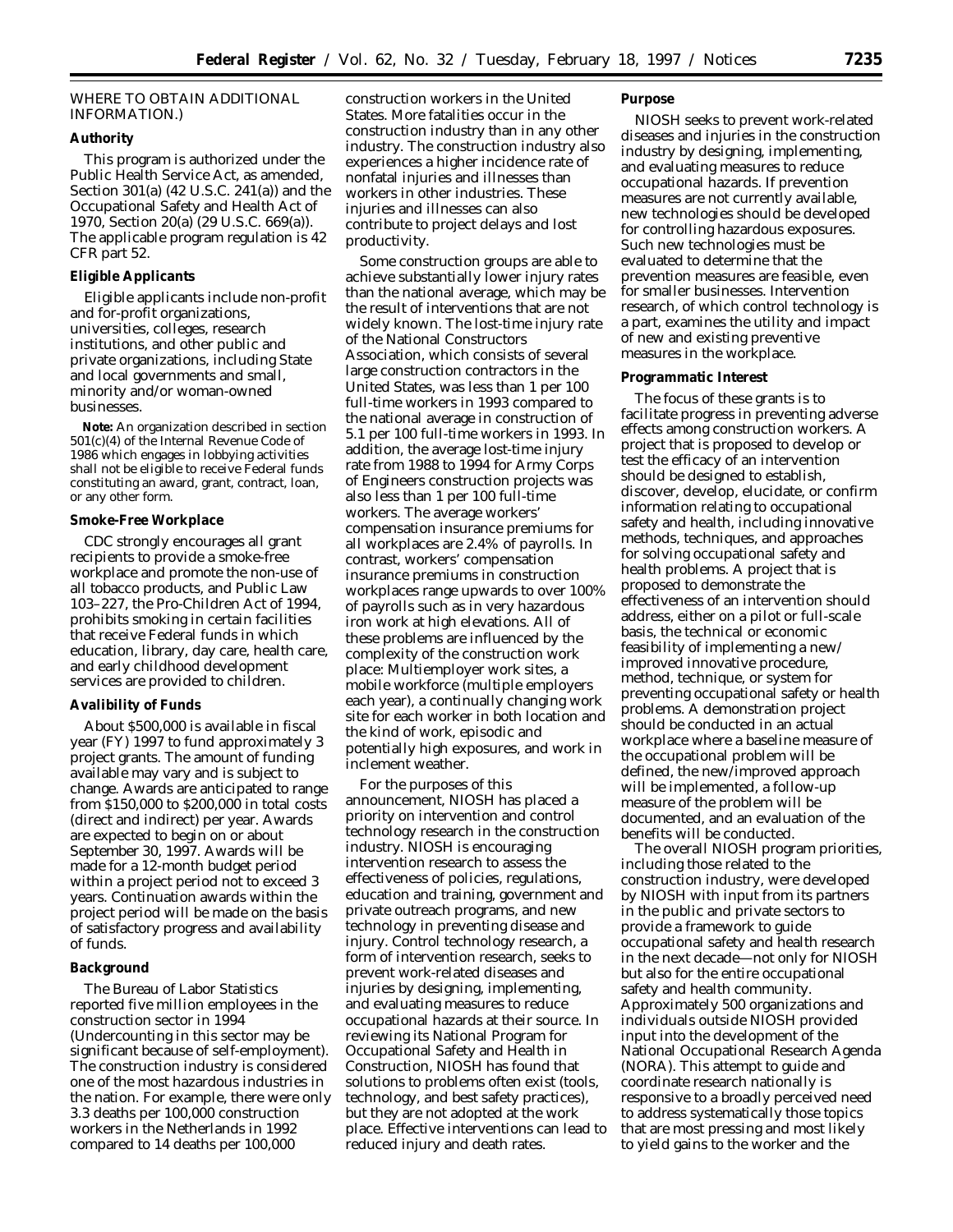nation. Fiscal constraints on occupational safety and health research are increasing, making even more compelling the need for a coordinated and focused research agenda. NIOSH intends to support projects that facilitate progress in understanding and preventing adverse effects among workers.

The Agenda identifies 21 research priorities. These priorities reflect a remarkable degree of concurrence among a large number of stakeholders. The NORA priority research areas are grouped into three categories: Disease and Injury, Work Environment and Workforce, and Research Tools and Approaches. The NORA document is available through the NIOSH Home Page; http://www.cdc.gov/niosh/ nora.html.

Consistent with NORA, the following are high priority directions for research under this announcement. Investigators may also apply in other areas related to construction safety and health, but the rationale for the significance of the research and demonstrations to construction must be developed in the application.

1. Understand how economic issues impact the acceptance of best safety practices.

2. Understand the aspects of changing the safety culture in organizations, including residential and other small contractors.

3. Improve the health and safety aspects of construction tools and of general technology development/ utilization.

4. Identify effective ways to obtain information and conduct research on non-union workers and contractors.

5. Identify training techniques that are effective in causing safe work practices to be adopted.

6. Investigate mechanisms that lead to nongovernmental support/funding for regional training and safety and health services.

7. Investigate new concepts for jobsite improvement (such as scheduling of deliveries, material location and transport in vehicular worker traffic patterns, etc.).

8. Identify causes of dramatic differences in regional injury rates for both small and large firms, as well as union and non-union operations.

9. Select focus areas that will be of perceived immediate benefit to the customers. (Based upon achievable benchmarks in construction safety and health, the NIOSH program priorities applicable to this Program Announcement are to reduce construction-related deaths, lost-time injuries and illnesses, back injuries, eye injuries, skin disorders or diseases, lead poisonings, hearing loss, silicosis, and asbestosis.)

Potential applicants with questions concerning the acceptability of their proposed work are strongly encouraged to contact the programmatic technical assistance contact listed in this announcement in the section **WHERE TO OBTAIN ADDITIONAL INFORMATION.**

## **Reporting Requirements**

Progress reports are required annually as part of the continuation application (75 days prior to the start of the next budget period). The annual progress reports must contain information on accomplishments during the previous budget period and plans for each remaining year of the project. Financial status reports (FSR) are required no later than 90 days after the end of the budget period. The final performance and financial status reports are required 90 days after the end of the project period. The final performance report should include, at a minimum, a statement of original objectives, a summary of research methodology, a summary of positive and negative findings, and a list of publications resulting from the project. Research papers, project reports, or theses are acceptable items to include in the final report. The final report should stand alone rather than citing the original application. Three copies of reprints of publications prepared under the grant should accompany the report.

#### **Evaluation Criteria**

Upon receipt, applications will be reviewed by CDC for completeness and responsiveness. Applications determined to be incomplete or unresponsive to this announcement will be returned to the applicant without further consideration. If the proposed project involves organizations or persons other than those affiliated with the applicant organization, letters of support and/or cooperation must be included.

Applications that are complete and responsive to the announcement will be reviewed by an initial review group in which applications will be determined to be competitive or non-competitive based on their technical merit relative to other applications received. Applications determined to be noncompetitive will be withdrawn from further consideration and the principal investigator/program director and the official signing for the applicant organization will be promptly notified. Applications judged to be competitive will be discussed and assigned a priority score.

Review criteria for technical merit are as follows:

1. Technical significance and originality of proposed project.

2. Appropriateness and adequacy of the study design and methodology proposed to carry out the project.

3. Qualifications and research experience of the Principal Investigator and staff, particularly but not exclusively in the area of the proposed project.

4. Availability of resources necessary to perform the project.

5. Documentation of cooperation from industry, unions, or other participants in the project, where applicable.

6. Adequacy of plans to include both sexes and minorities and their subgroups as appropriate for the scientific goals of the project (Plans for the recruitment and retention of subjects will also be evaluated.).

7. Appropriateness of budget and period of support.

8. Human Subjects—Procedures adequate for the protection of human subjects must be documented. Recommendations on the adequacy of protections include: (1) Protections appear adequate and there are no comments to make or concerns to raise, (2) protections appear adequate, but there are comments regarding the protocol, (3) protections appear inadequate and the Objective Review Group (ORG) has concerns related to human subjects, or (4) disapproval of the application is recommended because the research risks are sufficiently serious and protection against the risks are inadequate as to make the entire application unacceptable.

Secondary review criteria for programmatic importance are as follows:

1. Results of the initial review. 2. Magnitude of the problem in terms of numbers of workers affected.

3. Severity of the disease or injury in the worker population.

4. Usefulness to applied technical knowledge in the evaluation, or control of construction safety and health hazards.

5. Degree to which the project can be expected to yield or demonstrate results that will be useful on a national or regional basis.

Applicants will compete for available funds with all other approved applications. The following will be considered in making funding decisions:

1. Quality of the proposed project as determined by peer review.

2. Availability of funds.

3. Program balance among priority areas of the announcement.